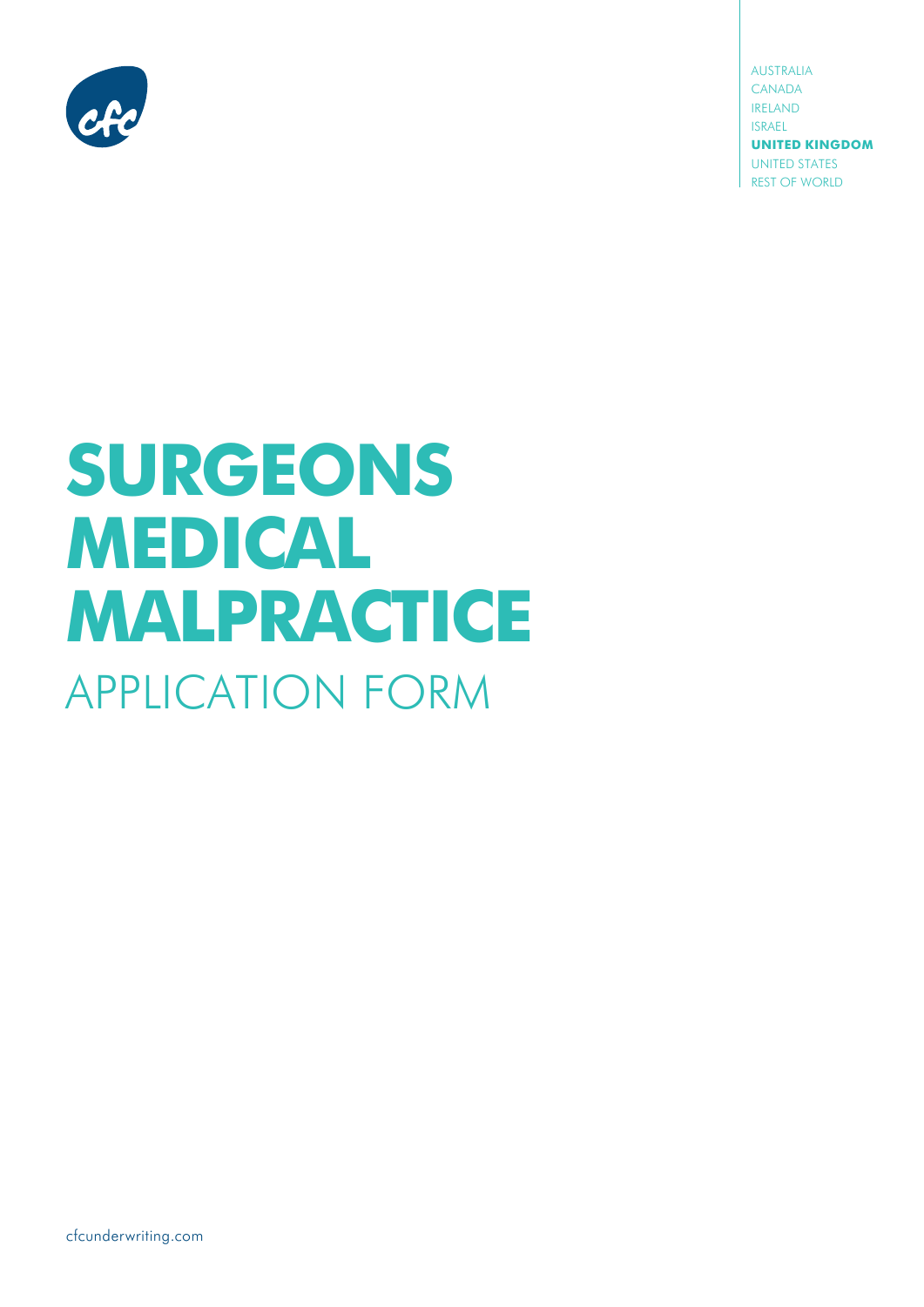

The purpose of this application form is for us to find out more about you. Completion of this application form does not oblige either you or us to enter into a contract of insurance.

Following a reasonable search you must provide us with all information which may be material to the cover we offer in a clear and accessible manner. Information is material if it would influence our decision whether to insure you, what cover we offer you or what premium we charge you. If you are in any doubt whether a fact or circumstance is material you should disclose it.

#### HOW TO COMPLETE THIS FORM

This form should be completed by the applicant who should make all the necessary enquiries to enable our questions to be answered

If you require extra space to answer the questions or provide any other material information, please use the additional information section at the back of the form. Once you have completed the form please return it directly to your insurance broker.

#### SECTION 1: PERSONAL DETAILS

#### 1.1 Please provide the following details:

| Title:                            | Full name:                 |  |
|-----------------------------------|----------------------------|--|
| Previous surname (if applicable): |                            |  |
| Gender:                           | Date of birth:             |  |
| Personal address:                 |                            |  |
|                                   | Postcode                   |  |
| Practice address:                 |                            |  |
|                                   | Postcode:                  |  |
| Mobile telephone number:          | Practice telephone number: |  |
| E-mail:                           |                            |  |

## SECTION 2: QUALIFICATIONS

- 2.1 Please state:
	- a) your primary medical qualification and the name of the university and the country where you studied:

| Primary medical qualification: |  |
|--------------------------------|--|
| Name of the university:        |  |
| Country:                       |  |
|                                |  |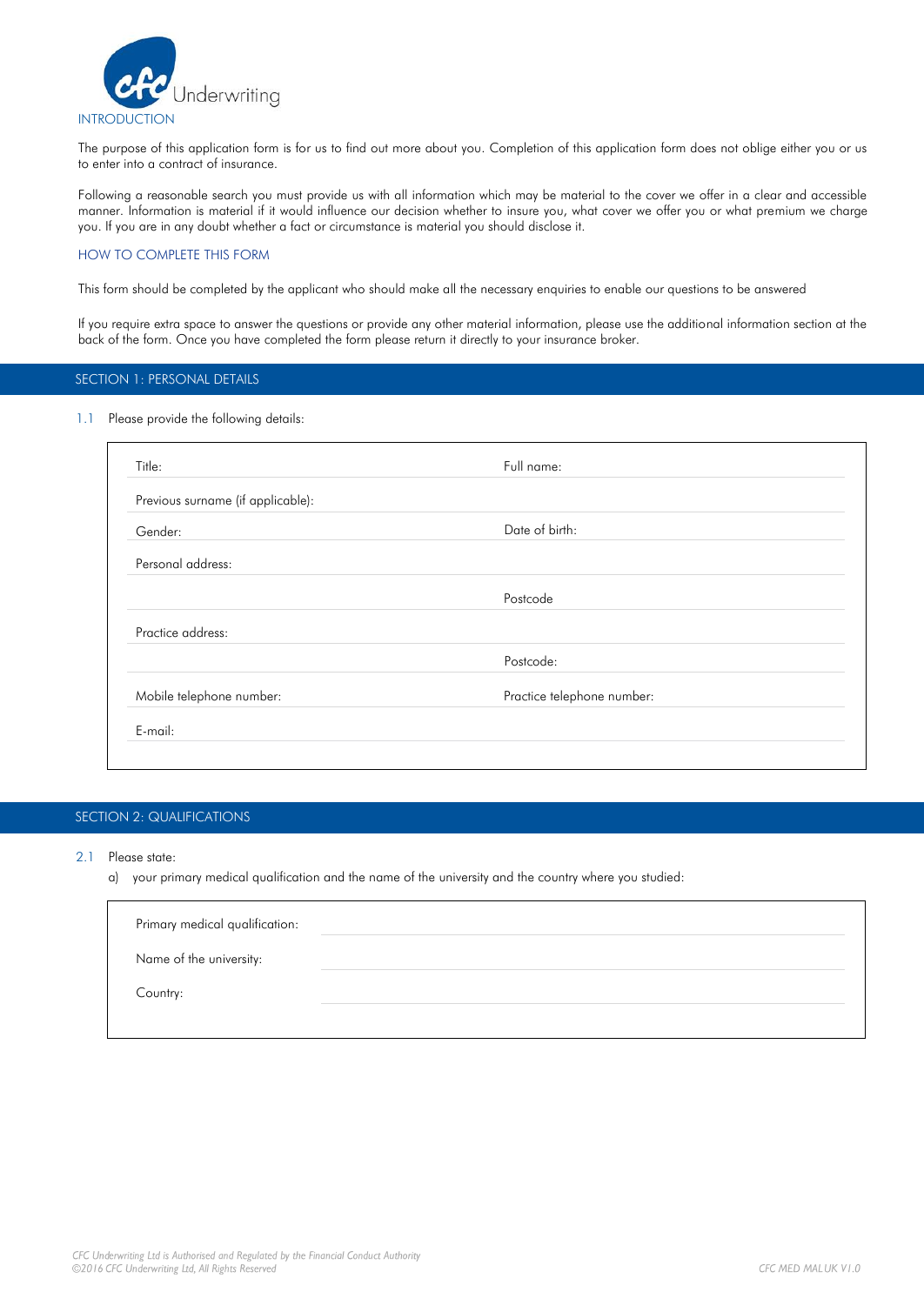

- b) the year in which you achieved your primary medical qualification:
- c) what post graduate qualifications you have attained or any areas of specialist training or fellowships:

| $\mathsf{d}$      | your GMC Registration Number:                                             |               |
|-------------------|---------------------------------------------------------------------------|---------------|
| $\vert e \rangle$ | the date of original GMC Registration:                                    | MM / YY       |
| f)                | whether you are on any specialist register(s):                            | Yes<br>No     |
|                   | If yes, please state which one(s) and the registration date(s):           |               |
|                   | Specialist register                                                       | Registration: |
|                   |                                                                           | MM / YY       |
|                   |                                                                           | MM / YY       |
|                   |                                                                           | MM / YY       |
|                   |                                                                           |               |
| g)                | whether you are a member of any professional association(s):              | Yes<br>No     |
|                   | If yes, please provide full details:                                      |               |
|                   |                                                                           |               |
|                   |                                                                           |               |
|                   |                                                                           |               |
|                   |                                                                           |               |
| h)                | whether you participate in any national register(s) or interest group(s): | Yes<br>No     |
|                   | If yes, please provide full details:                                      |               |
|                   |                                                                           |               |
|                   |                                                                           |               |
|                   |                                                                           |               |
|                   |                                                                           |               |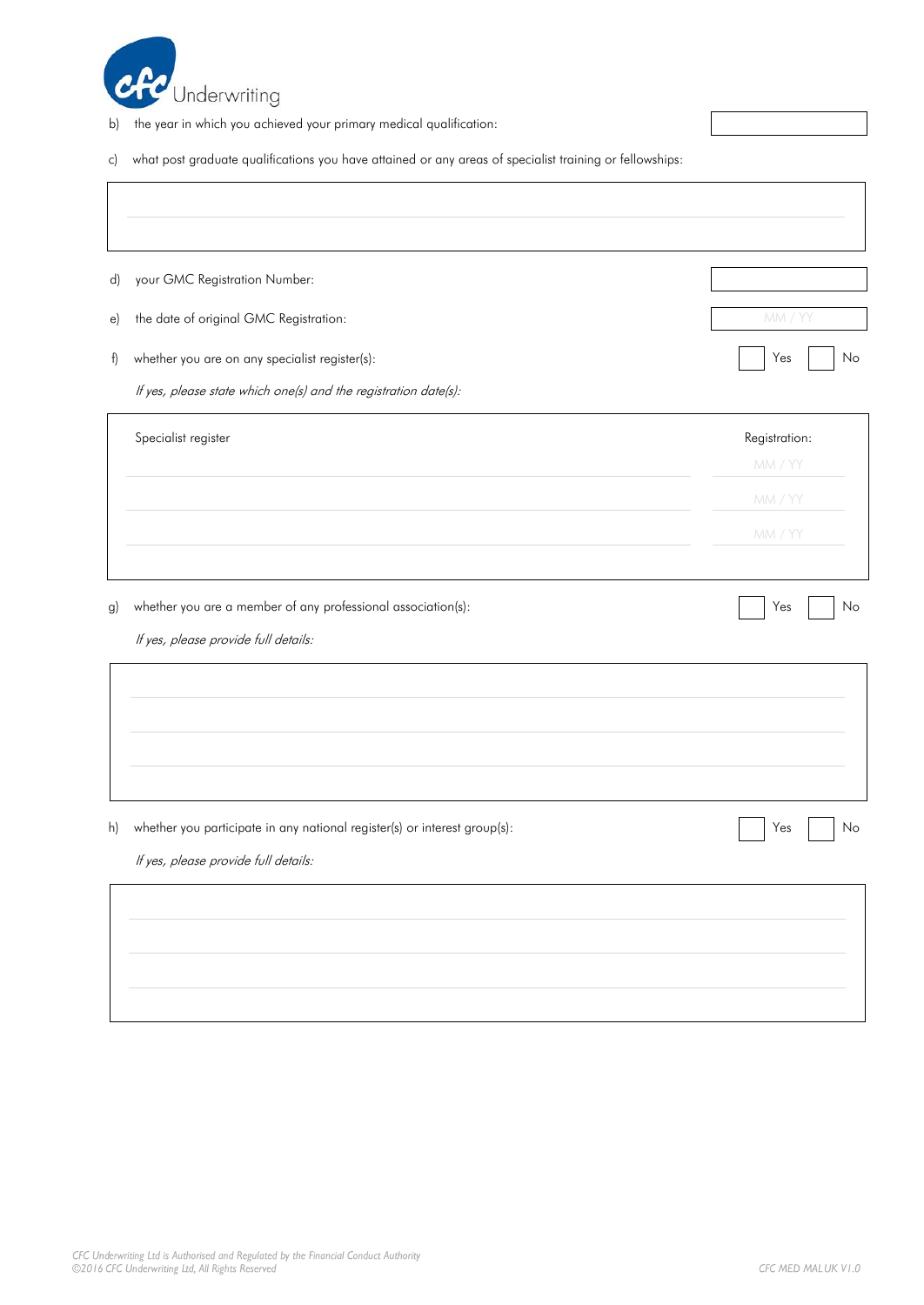

## SECTION 3: YOUR PRACTICE

3.1 Please provide a full breakdown by time spent of the medical and clinical professional services in which you are qualified and licensed to practice.

The total of all activities listed should equal 100%:

| <b>Bariatrics:</b>           | $\%$ | Orthopaedics:                     | $\%$ |
|------------------------------|------|-----------------------------------|------|
| Cardiology:                  | $\%$ | Otorhinolaryngology:              | $\%$ |
| Cardiothoracic:              | $\%$ | Paediatrics:                      | $\%$ |
| Dermatology:                 | $\%$ | Pathology:                        | $\%$ |
| Endocrinology:               | $\%$ | Pharmacology:                     | $\%$ |
| Gastroenterology:            | $\%$ | Physiology:                       | $\%$ |
| General practice:            | $\%$ | Plastic & reconstructive surgery: | $\%$ |
| General surgery (see below): | $\%$ | Psychiatry:                       | $\%$ |
| Genetics:                    | $\%$ | <b>Palliative Care:</b>           | $\%$ |
| Gynaecology:                 | $\%$ | Radiography / radiotherapy:       | $\%$ |
| Haematology:                 | $\%$ | Radiology:                        | $\%$ |
| Immunology:                  | $\%$ | Rehabilitation:                   | $\%$ |
| Maxillofacial:               | $\%$ | Rheumatology:                     | $\%$ |
| Neurology:                   | $\%$ | Urology:                          | $\%$ |
| Nuclear Medicine:            | $\%$ | Vascular:                         | $\%$ |
| Oncology:                    | $\%$ | Other:                            | $\%$ |
| Ophthalmology:               | $\%$ | Total:                            | 100% |

If you are a general surgeon, or have indicated 'other', please provide full details: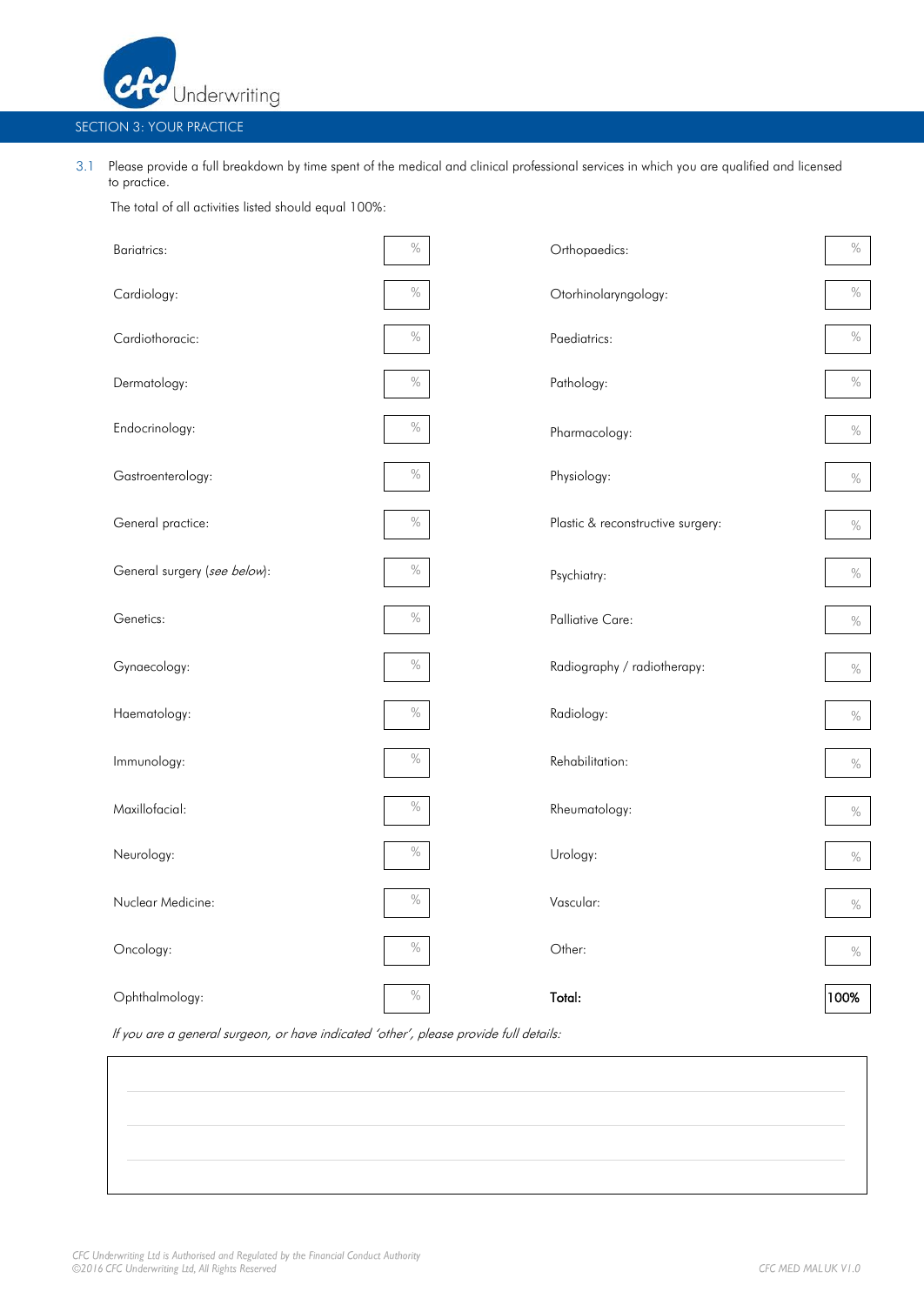

| 3.2 | Please state when you first commenced private practice:                                                  |  | mm / YY |
|-----|----------------------------------------------------------------------------------------------------------|--|---------|
|     | 3.3 Please state whether you have ever ceased private practice for any period of time (e.g. sabbatical): |  | Yes No  |
|     | If yes, please explain why, including dates:                                                             |  |         |

3.4 Please state whether you hold or have held any NHS consultant grade(s)/appointment(s): <br>
No

If yes, please provide full details:

| <b>Hospital Trust</b><br>Dates of appointment: |         |
|------------------------------------------------|---------|
|                                                | MM / YY |
|                                                | MM / YY |
|                                                | MM / YY |
|                                                | MM / YY |
|                                                | MM / YY |
|                                                |         |

### 3.5 Please state your current practicing privileges:

| Hospital Name | Private hospital group (e.g. BMI, Spire<br>Nuffield, Ramsey, HCA, Circle) | Percentage of your overall time in<br>Private Practice |
|---------------|---------------------------------------------------------------------------|--------------------------------------------------------|
|               |                                                                           | $\frac{0}{0}$                                          |
|               |                                                                           | $\frac{0}{0}$                                          |
|               |                                                                           | $\frac{0}{0}$                                          |
|               |                                                                           | $\frac{0}{0}$                                          |
|               |                                                                           | $\frac{0}{0}$                                          |
|               |                                                                           | $\%$                                                   |
|               |                                                                           |                                                        |

3.6 Please state whether you perform any of the following roles:

| <b>MAC Chair</b>                        |        | $Yes$ $No$ |
|-----------------------------------------|--------|------------|
| Member of a Medical Advisory Committee: | Yes No |            |
| Clinical Supervisor:                    |        | Yes No     |
| Training Programme Director:            |        | Yes No     |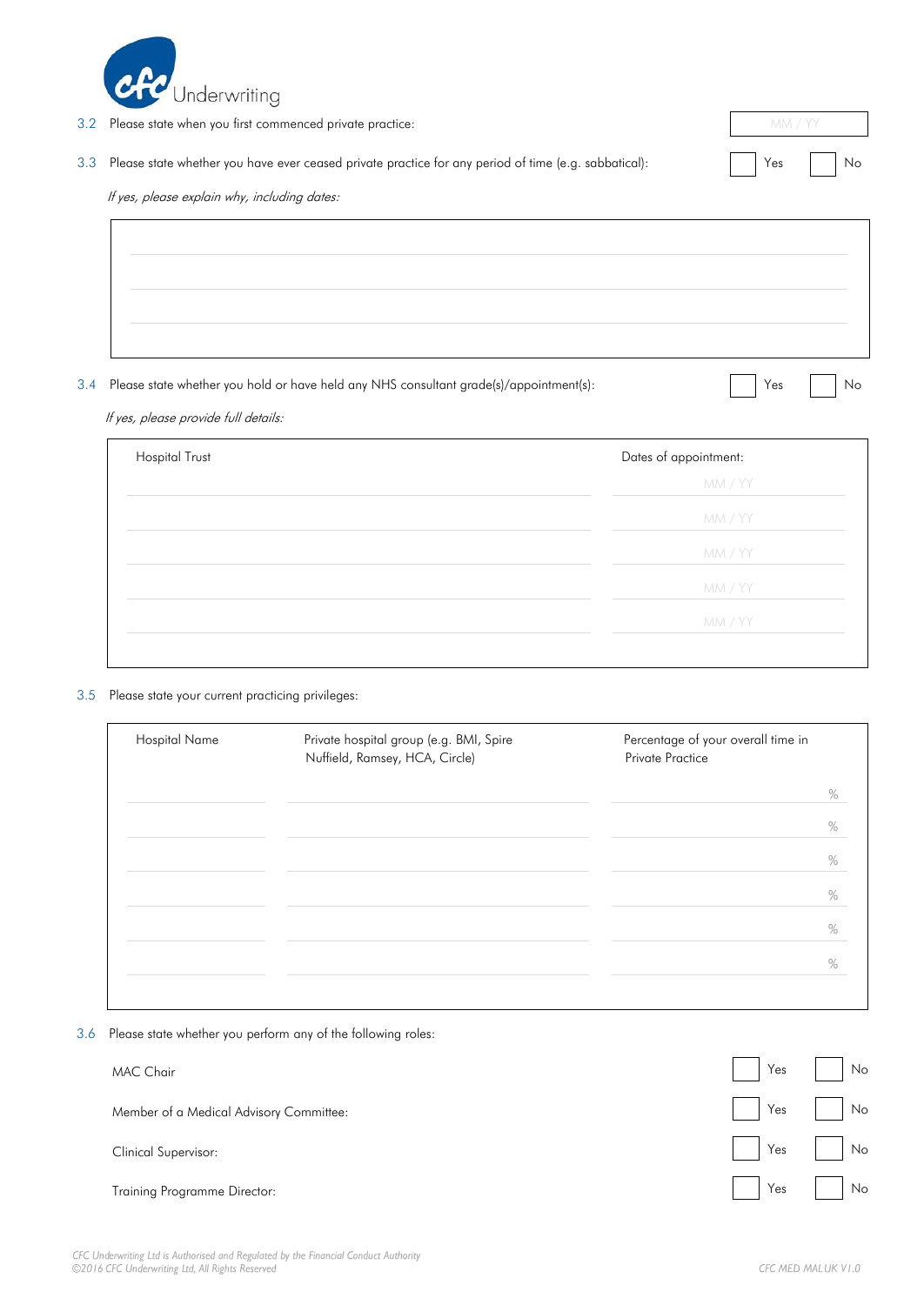

Examiner: Yes No

Other: Yes No

If you have answered yes to any of the above, please provide full details, including the name of the hospital or organisation on whose behalf you performed these roles:

#### 3.7 Please state your annual gross income (before expenses) in respect of the following:

|                                                                                                                 | Last complete financial year | Estimate for the current<br>financial year |
|-----------------------------------------------------------------------------------------------------------------|------------------------------|--------------------------------------------|
| Private practice, excluding medico legal work:                                                                  |                              |                                            |
| Medico legal work (ex VAT):                                                                                     |                              |                                            |
| NHS work not covered by the NHS litigation authority.<br>Please state below (e.g. choose and book, e-referral): |                              |                                            |
| Other:                                                                                                          |                              |                                            |
|                                                                                                                 |                              |                                            |

In respect of NHS work not covered by the NHSLA, please provide full details, including the hospitals where the work is undertaken. If 'other', please provide full details:

3.8 Please state the number of private patient episodes recorded in your appraisal, data or e-logbook for the past 12 months:

| Out-patient treatments:  | patient episodes |
|--------------------------|------------------|
| New consultations:       | patient episodes |
| Follow-up consultations: | patient episodes |
| Total:                   | patient episodes |
|                          |                  |

If yes, please state the percentage of your work in this field per annum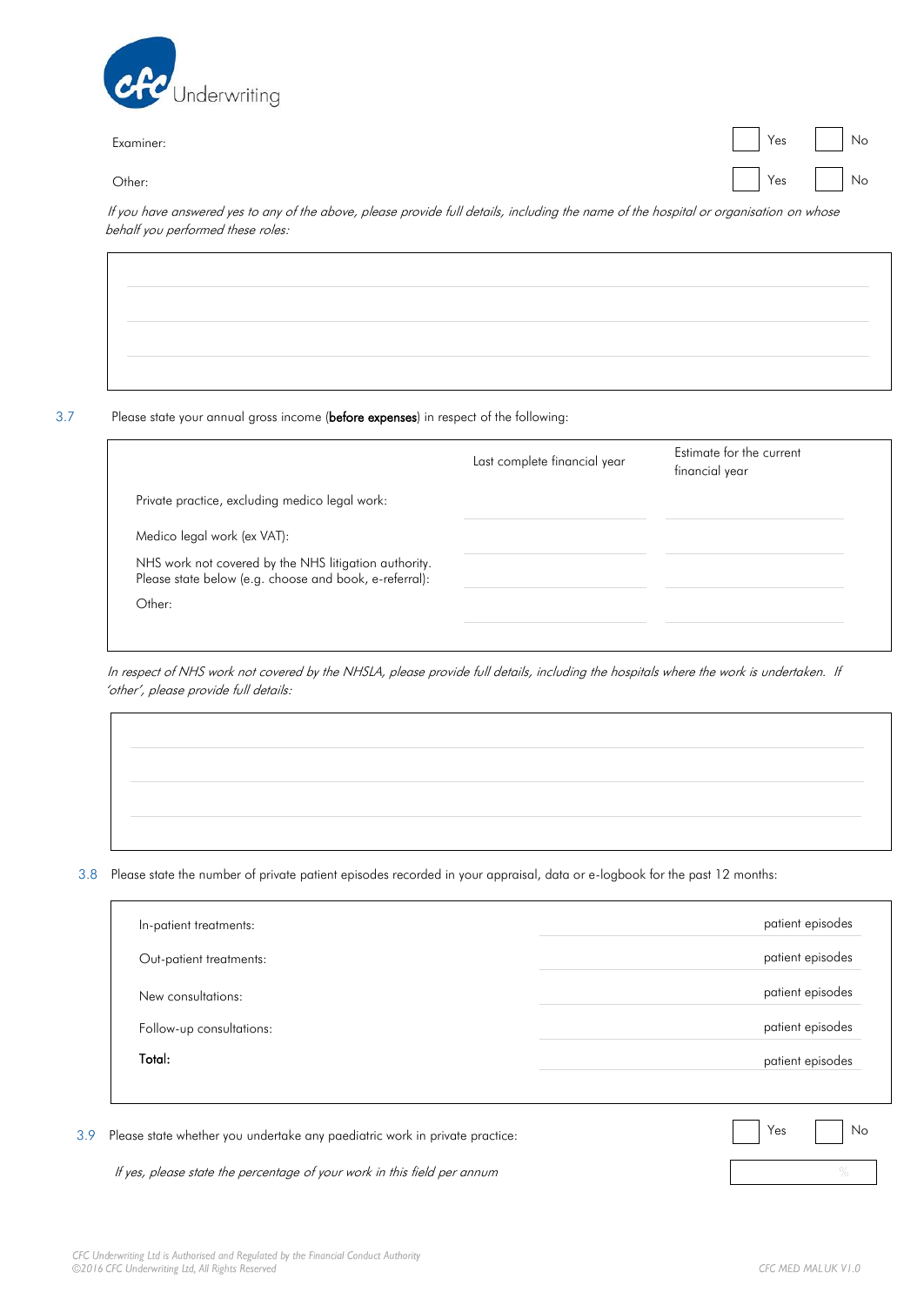

3.10 Please state whether you undertake any work overseas: Yes No

Yes No

If yes, please provide the following information in respect of each planned overseas trip during the next 12 months:

|      | Country | Nature of medical and clinical professional services                                                                                                                                                      | Dates and duration of trip |    |
|------|---------|-----------------------------------------------------------------------------------------------------------------------------------------------------------------------------------------------------------|----------------------------|----|
|      |         |                                                                                                                                                                                                           |                            |    |
|      |         |                                                                                                                                                                                                           |                            |    |
|      |         |                                                                                                                                                                                                           |                            |    |
|      |         |                                                                                                                                                                                                           |                            |    |
|      |         |                                                                                                                                                                                                           |                            |    |
| 3.11 |         | Please state whether you are registered as a data controller under the Data Protection Act:                                                                                                               | Yes                        | No |
|      |         | If you hold personally identifiable data on your own electronic system you must be registered with the Information Commissioners Office.                                                                  |                            |    |
|      |         | If you hold electronic data on your patients, please state whether you:                                                                                                                                   |                            |    |
|      |         | a) have anti virus software installed and enabled on all of your IT equipment, including desktops, laptops and<br>servers (excluding database servers) and confirm that it is updated on a regular basis: | Yes                        | No |
|      |         |                                                                                                                                                                                                           | Yes                        | No |

- b) have firewalls installed on all external gateways:
- c) take regular back-ups (at least weekly) of all critical data and store the same offsite or in a fire-proof safe, or whether your outsourced service provider meets this requirement:

## SECTION 4: OTHER ACTIVITIES

| venture: |  |  | 4.1 a) Please state whether you operate a limited liability company, limited liability partnership or similar joint |  | No. Xes No. |  |  |
|----------|--|--|---------------------------------------------------------------------------------------------------------------------|--|-------------|--|--|
|----------|--|--|---------------------------------------------------------------------------------------------------------------------|--|-------------|--|--|

If yes, please provide the company name and registration number:

|     |    | Company name:                                       |                  |                                                                                                           | Registration No:                                        |                                                    |                                                                                                |    |
|-----|----|-----------------------------------------------------|------------------|-----------------------------------------------------------------------------------------------------------|---------------------------------------------------------|----------------------------------------------------|------------------------------------------------------------------------------------------------|----|
|     |    | Company number:                                     |                  |                                                                                                           | Registration No:                                        |                                                    |                                                                                                |    |
|     |    |                                                     |                  | b) If you have answered yes to a) above, please state whether this is solely for fiscal reasons:          |                                                         |                                                    | Yes                                                                                            | No |
| 4.2 | a) | liability company or limited liability partnership: |                  | Please state whether any other healthcare practitioner(s) provide services under the name of your limited |                                                         |                                                    | Yes                                                                                            | No |
|     | b) |                                                     |                  | Please state whether you directly employ any staff (e.g. administrative, nursing):                        |                                                         |                                                    | Yes                                                                                            | No |
|     |    |                                                     |                  | If you have answered yes to a) or b) above, please provide full details:                                  |                                                         |                                                    |                                                                                                |    |
|     |    | Name                                                | Role / job title | Employed/<br>self employed                                                                                | Are they a<br>Registered<br>Healthcare<br>Practitioner? | Do you require us<br>to cover their<br>activities? | If no, please state<br>whether they<br>purchase separate<br>indemnity for these<br>activities: |    |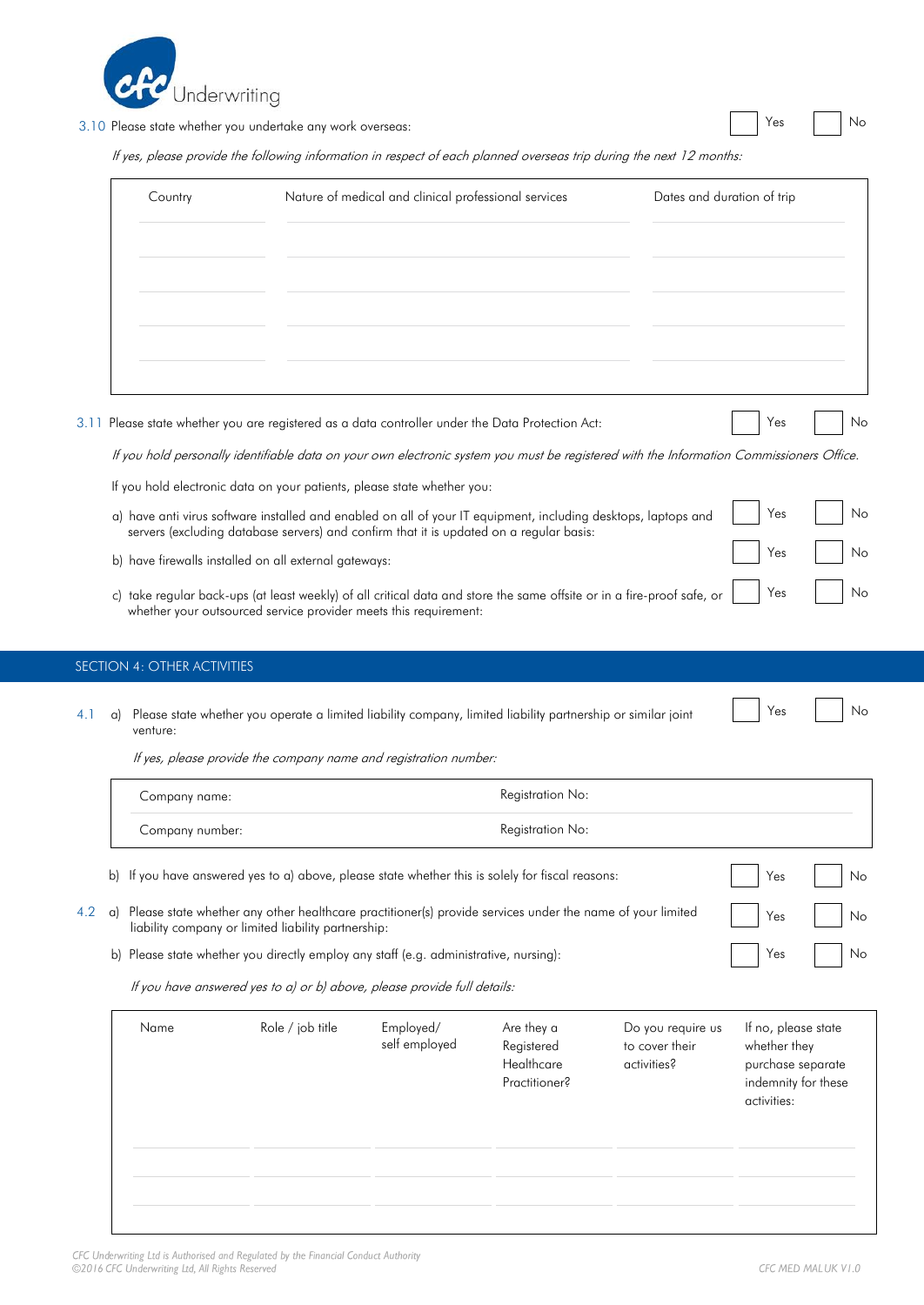

4.3 Please state whether you own or operate a hospital, nursing home, clinic, laboratory, day surgical centre or  $\Box$  Yes  $\Box$  No similar facility:

If yes, please provide full details, including any indemnity in place and the name of the indemnity provider:

4.4 Please state whether you undertake any type of work (paid or unpaid) for any sports club(s) or sports <br>
Yes No professional(s):

If yes, please provide full details, including the nature of the services provided, the type of sport, the level at which it is played and a copy of any contract in place:

4.5 Please state whether you treat any high profile patients whose income is generated by public or media  $\blacksquare$  Yes  $\blacksquare$  No appearances:

If yes, please provide full details:

4.6 Please state whether you provide any oncology services in private practice: Yes No No

If yes, please state whether you are part of a multidisciplinary team: Yes No No No No No No No No No No No No

If no, please explain why not: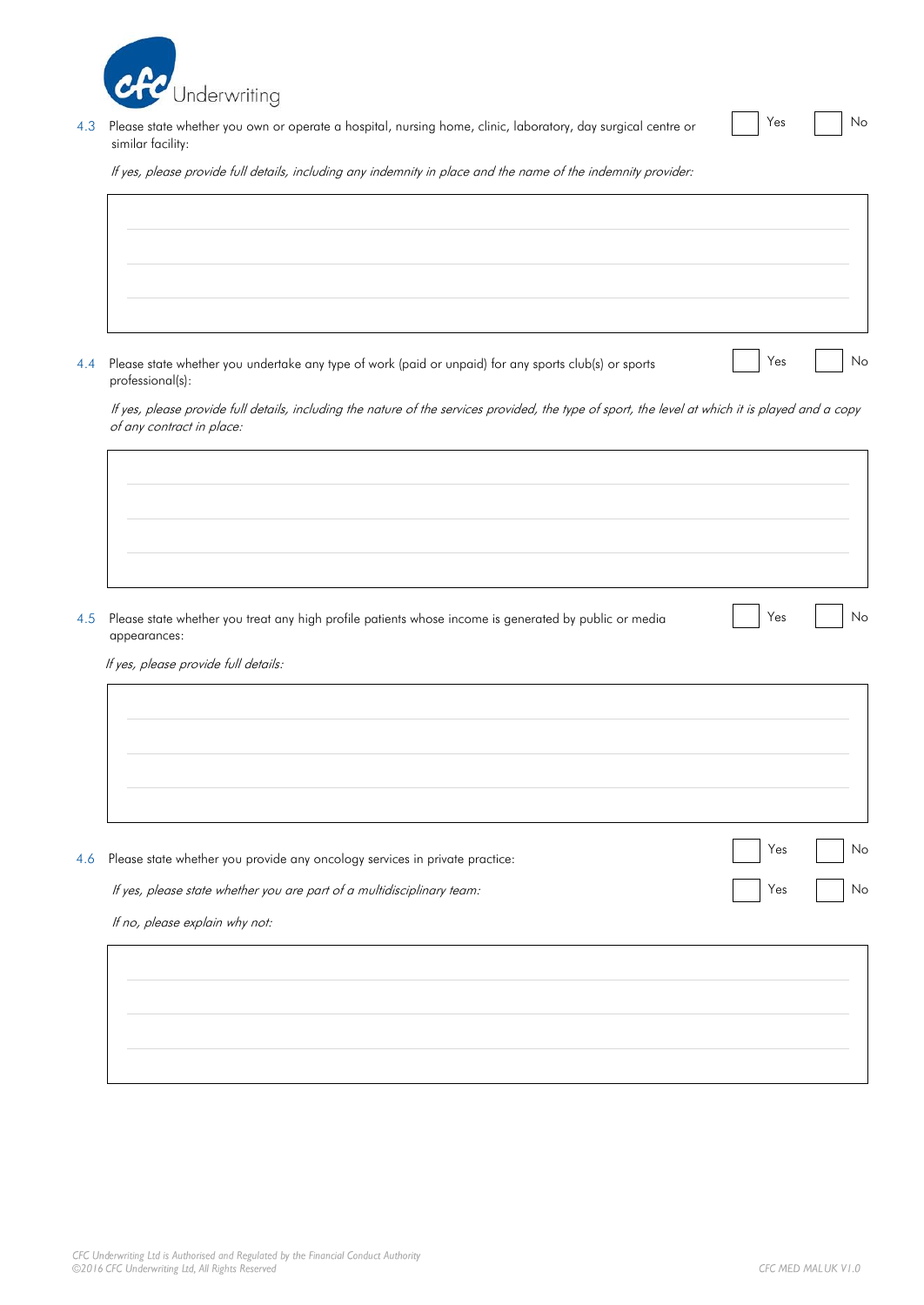

# 4.7 Please state whether you are involved in any transplant work in private practice: No No No No No No No No

If yes, please give full details including the number of procedures undertaken per year:

| Type of transplant | No. of procedures: |
|--------------------|--------------------|
|                    |                    |
|                    |                    |
|                    |                    |
|                    |                    |

If yes, please provide full details including the number of hours worked per month:

4.9 Please state whether you treat any trauma patients in private practice: Yes No No No No No No No

If yes, please give full details including the number of patients per year:

| 4.10 Please state whether you are involved in any clinical trials for which you require cover: | Yes<br>No |
|------------------------------------------------------------------------------------------------|-----------|

If yes, please provide full details:

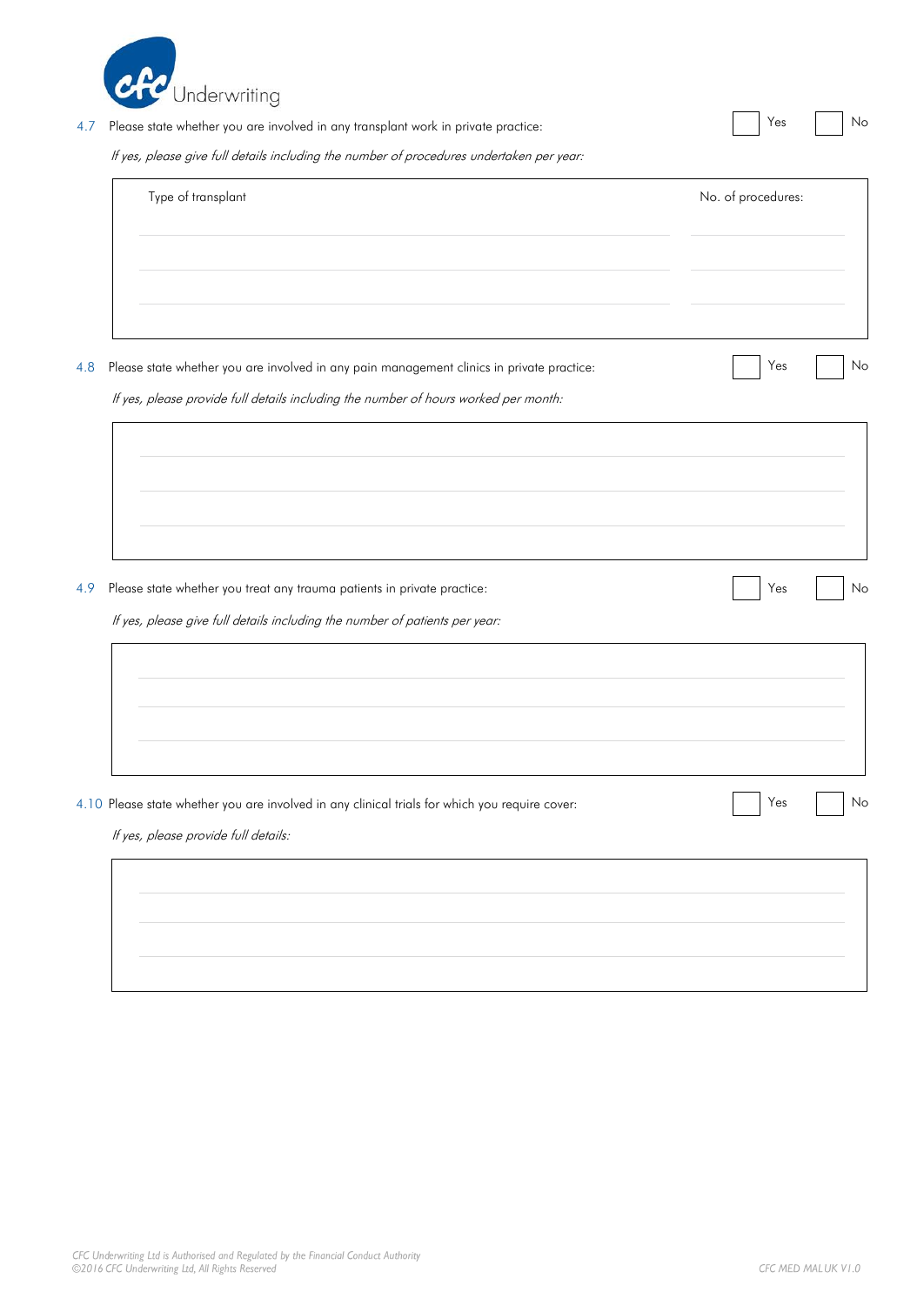

 $\mathbf{r}$ 

4.11 Please state whether you provide any remote prescribing or telemedicine services in private practice: <br>
No

If yes, please provide full details including the number of hours per month:

| 4.12 Please state whether you participate in any activities that fall outside of your area of specialty for which you<br>require cover (e.g. voluntary work, complementary medicine): | Yes |  |
|---------------------------------------------------------------------------------------------------------------------------------------------------------------------------------------|-----|--|
| If yes, please provide full details:                                                                                                                                                  |     |  |
|                                                                                                                                                                                       |     |  |
|                                                                                                                                                                                       |     |  |
| 4.13 Please state whether you plan to retire during the next 5 years:                                                                                                                 | Yes |  |
|                                                                                                                                                                                       |     |  |

| <b>Trom Private</b><br>Practice: | IV.IVI. | from the NHS: | IVIVI. | trom iviedico Legal<br>Work: | MM. |
|----------------------------------|---------|---------------|--------|------------------------------|-----|
|                                  |         |               |        |                              |     |

4.14 If you have answered yes to 4.13 above, please state whether you intend to undertake any voluntary No and Yes No work after you retire

If yes, please provide full details:

| $\sim$ |  |
|--------|--|
|        |  |
|        |  |
|        |  |
|        |  |
|        |  |
|        |  |
|        |  |
|        |  |
|        |  |
|        |  |
|        |  |
|        |  |
|        |  |
|        |  |
|        |  |
|        |  |
|        |  |
|        |  |
|        |  |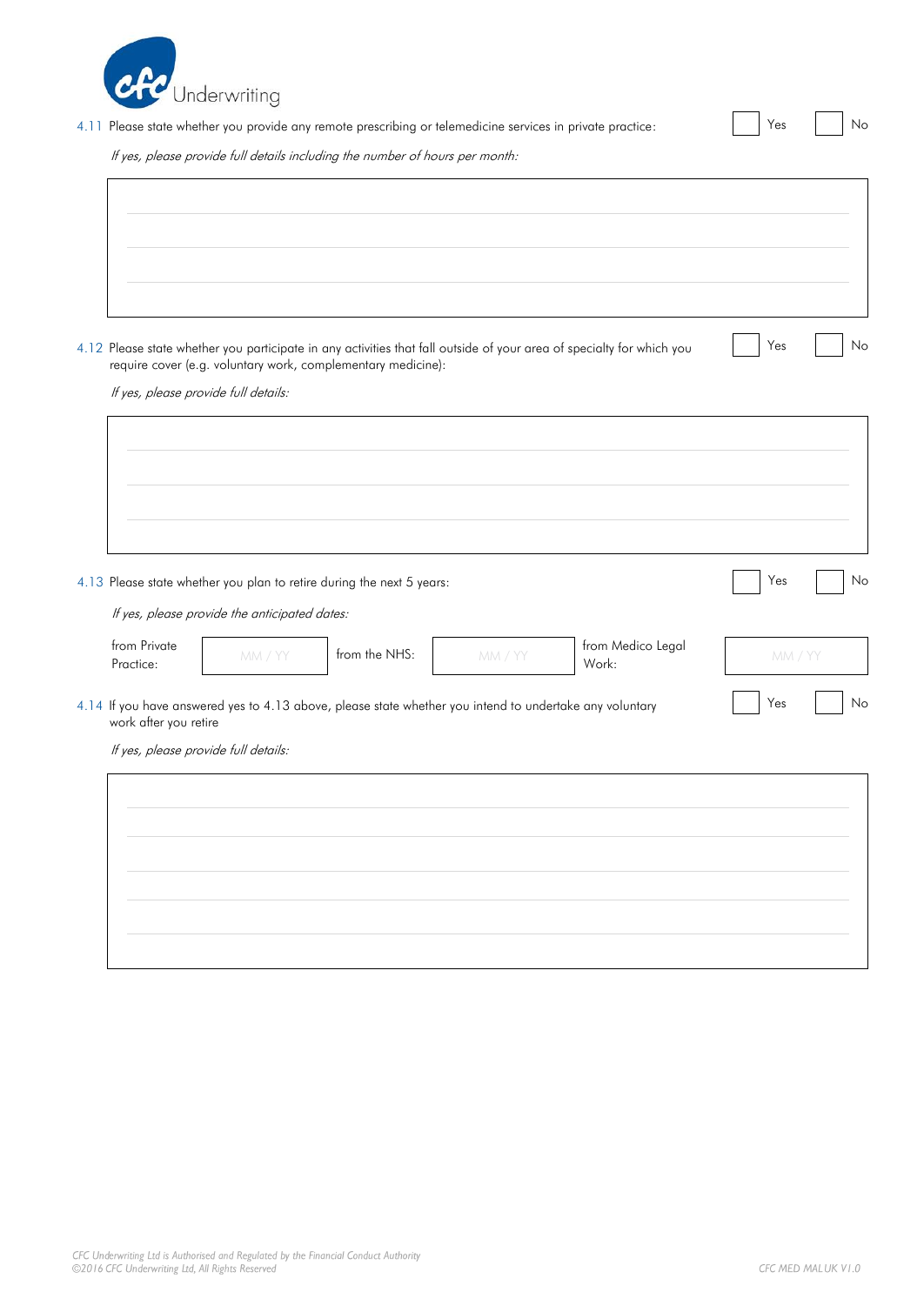

### SECTION 5: INDEMNITY HISTORY REQUIREMENTS

5.1 Please provide details of your current and previous indemnity arrangements covering your private practice and what you now require for this insurance:

|               | Retroactive<br>date | Effective date | Limit          | Deductible | Premium | Insurer    |
|---------------|---------------------|----------------|----------------|------------|---------|------------|
| Previous:     | MM / YY             | MM / YY        |                |            |         |            |
| Previous:     | MM / YY             | MM / YY        |                |            |         |            |
| Previous:     | MM / YY             | MM / YY        |                |            |         |            |
| Current:      | MM / YY             | MM / YY        |                |            |         |            |
|               |                     |                |                |            |         |            |
|               | Retroactive date    |                | Effective date | Limit      |         | Deductible |
| Now Required: | MM / YY             |                | MM / YY        |            |         |            |

### SECTION 6: CLAIMS EXPERIENCE

6.1 Please answer the following questions in relation to the NHS, Private Practice and any overseas work. Please consider all relevant information and if in doubt, refer to your broker. Regarding all of the types of insurance to which this application form relates.

After full enquiry:

| a) | have you ever:                                                                                                                                                         |     |    |
|----|------------------------------------------------------------------------------------------------------------------------------------------------------------------------|-----|----|
|    | i. been subject to any form of disciplinary action or investigation by a regulator, employer or private<br>hospital where you hold or have held practicing privileges? | Yes | No |
|    | ii. been subject to any claim, complaint or allegation of negligence (even if the outcome was in your<br>favour)?                                                      | Yes | No |
|    | iii, been subject to any conditions or suspension to practice by any employer or private hospital where you<br>hold or have held practicing privileges?                | Yes | No |
|    | iv. been subject to any adverse findings, conditions, suspension or erasure by a regulator, registration body<br>or equivalent?                                        | Yes | No |
|    | v. had your practicing privileges suspended, reviewed or revoked?                                                                                                      | Yes | No |
| b) | are you aware of any incidents or circumstances which may lead to:                                                                                                     |     |    |
|    | i. any claim, complaint or allegation of negligence?                                                                                                                   | Yes | No |
|    | disciplinary action or suspension from practice?<br>ii.                                                                                                                | Yes | No |
|    | iii. conditions or restriction on your practice?                                                                                                                       | Yes | No |
|    | iv. removal of your name from a Professional or Regulatory Register or suspension of practicing privileges?                                                            | Yes | No |
|    | v. any investigation by a regulator, registration body or equivalent?                                                                                                  | Yes | No |
| C) | have you ever suffered a loss of data that has resulted in a privacy breach?                                                                                           | Yes | No |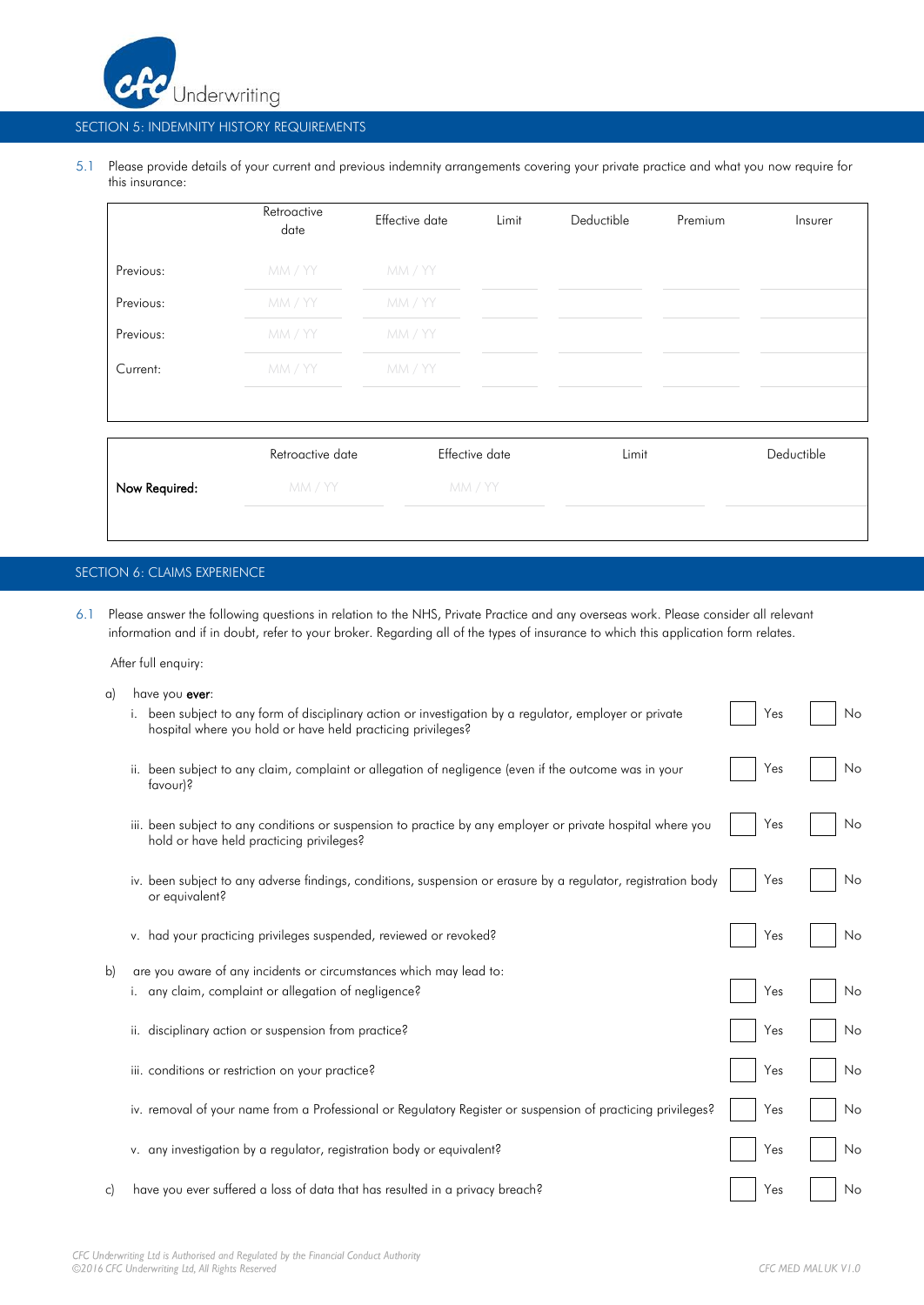

| d)         | have you ever been subject to a Medical Defence Organisation Adverse Member Procedure?                                                         | Yes | No             |
|------------|------------------------------------------------------------------------------------------------------------------------------------------------|-----|----------------|
| e)         | have you ever had your membership of a Medical Defence Organisation or similar refused, cancelled or<br>non-renewed?                           | Yes | N <sub>o</sub> |
| $\uparrow$ | has any insurer ever declined to insured you, imposed special terms, cancelled or declined to renew your<br>insurance?                         | Yes | I No           |
| g)         | have you ever been convicted of any criminal offence or received a formal caution not spent under the<br>Rehabilitation of Offenders Act 1974? | Yes | No.            |

If the answer to any of the above is 'yes' then please attach full details including an explanation of the background of events, all relevant dates, the status of the claims or circumstances, the maximum amount involved or claimed and any reserves or payments made.

## SECTION 7: DECLARATION

I declare that:

- after full enquiry the answers to the questions contained in this application form, and any other information supplied by me, are substantially true, accurate and correct;
- I will inform underwriters before cover incepts of any change to the information supplied by me; and
- I understand that if any of the information contained in this application form or provided elsewhere is substantially untrue, inaccurate or incorrect, or I have not disclosed any other information that is material, the Policy may be avoided without any return of premium, the terms and conditions may change, a higher premium may become payable or we may reduce the amount of any claim payment.

| Signed: | Full name: |
|---------|------------|
| Date:   |            |

Data Protection Act – All personal information supplied by you will be treated in confidence by CFC Underwriting Limited and will not be disclosed to any third parties except where your consent has been received or where permitted by law. In order to provide you with products and services this information will be held in the data systems of CFC Underwriting Limited or our agents or subcontractors.